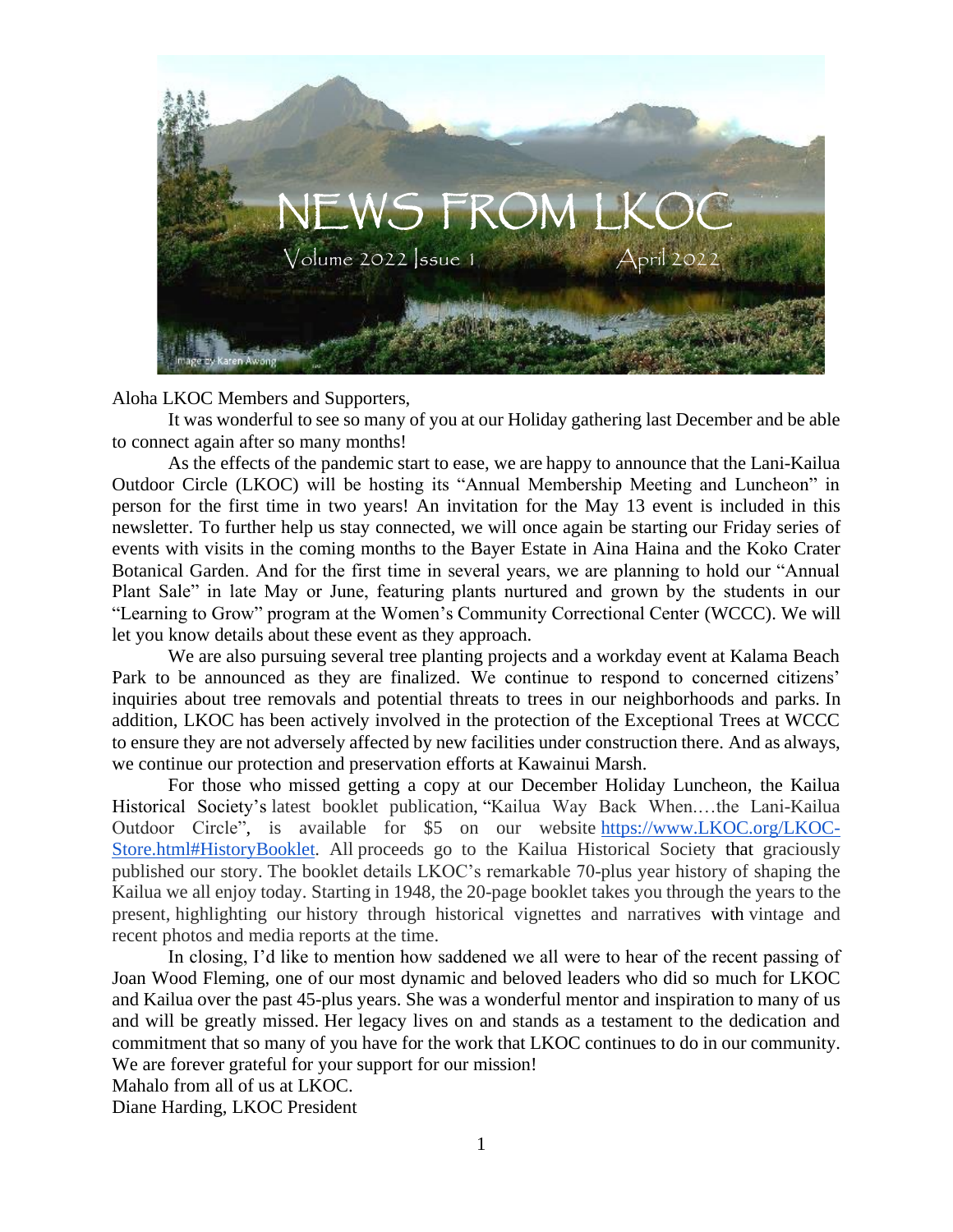

**Membership Reminder:** Your membership term is shown above your address label. We hope you will consider renewing if you are near or past your expiration date. Send in the form on the last page or go to [https://www.lkoc.org/join-the-circle.html.](https://www.lkoc.org/join-the-circle.html) Email newsletter recipients will be notified through email if your membership is expiring.

## **LKOC Past Events**

The "Third Friday" zoom events were spectacular occasions. They were something to look forward to each month when we had to curtail so many activities because of the pandemic. To view videos of the events, go to the LKOC website [https://www.lkoc.org/activities-and](https://www.lkoc.org/activities-and-events.html/#thirdfriday)[events.html/#thirdfriday.](https://www.lkoc.org/activities-and-events.html/#thirdfriday)

### **Boettcher Estate**

The sixth "Third Friday" event, held October 15, 2021, was a zoom meeting to highlight the deteriorating condition of the Boettcher Estate at Kalama Beach Park in Kailua. The renowned architect, Vladimir Ossipoff, was chosen to design the house in the 1930s. For a fascinating story about the kidnapping of Charles Boettcher II which may have led to the creation of the Boettcher Estate, go to [https://historichawaii.org/2016/03/18/boettcherestate/.](https://historichawaii.org/2016/03/18/boettcherestate/) LKOC members were heavily involved with the estate in prior years, spearheading its landscape preservation. The event was hosted and commentated by our Programs Committee Chair Pam Ross, and it featured a video by Diane Harding's son, Jason Hills.

### **Holiday Garland Centerpiece**

The seventh and final "Third Friday" event, held November 19, 2021, featured Gail Hutchinson, noted wreath maker, florist, and past President of The Garden Club of Honolulu. She gave a zoom demonstration on how to make a beautiful garland for your holiday table. The garland used "backyard" local materials that were provided for everyone and included croton, ti, Song of India, and other tropical plants.



### **Holiday Luncheon**

The final event of the year was an in-person holiday party with boxed lunch at Kalama Beach Club. A commemorative T-shirt to honor the art of past-president Joan Fleming was showcased. Holiday jewelry, ready-to-gift potted plants, and Hawaiian shirts by Ginger Leong were also available to purchase. Hilary Aipa provided wonderful Hawaiian singing and dancing with guitar accompaniment by Damian Farden.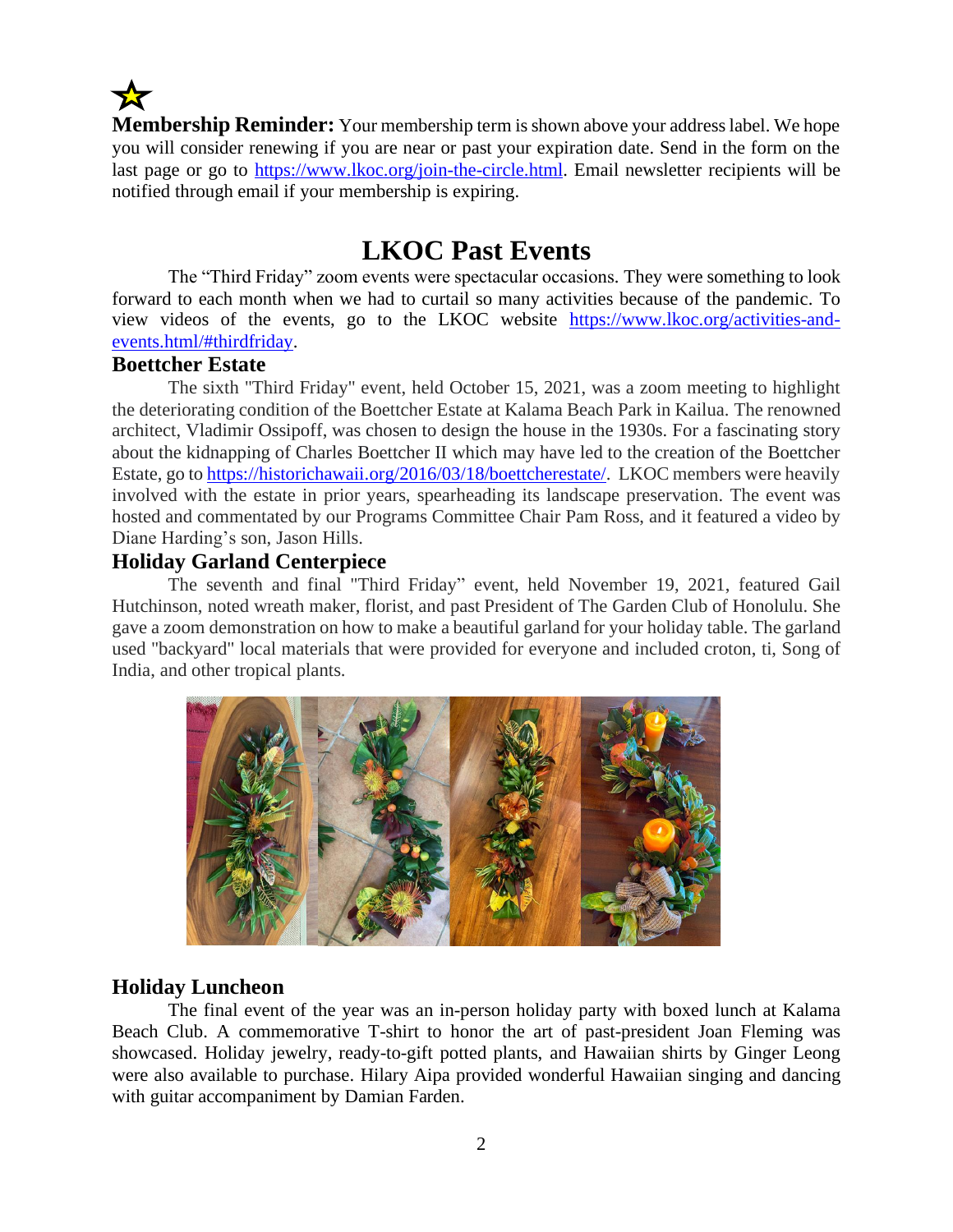

Have you thought about creating a butterfly garden? Pulelehua is "butterfly" in Hawaiian. Butterflies are exceptional pollinators that spread pollen as they fly from flower to flower. You might consider planting plants such as kalanchoe, lantana, salvia, plumbago and other brightly colored nectar and pollen-rich flowering plants in your garden to attract the butterflies. Most importantly, you will need to choose plants that will provide a place for the butterflies to lay eggs that turn into caterpillars. Each type of butterfly lays eggs on specific types of plants.





Monarch in the plumbago

Blackburn's blue (Udara blackburni) and Kamehameha butterfly (Vanessa tameamea). In 2009, the fifth graders at Pearl Ridge Elementary School successfully campaigned to have the Kamehameha butterfly named the state butterfly. The caterpillars of the Kamehameha butterfly are attracted to the native mamaki tree. This tree is being grown in Hawai'i to be used in making leaves for tea. The mamaki requires a lot of moisture, so they are often found in the wild on mountains and in damp valleys.

Another butterfly to consider is the monarch butterfly (Danaus plexipus) where the primary caterpillar plant in Hawai'i is the crown flower, a milkweed plant whose flowers are used to make lei.

Choose your plants for your garden, and perhaps your butterflies will arrive. If you are lucky to have eggs on the leaves, and then caterpillars, you may want to create small "tents" made of netting that can serve as the butterfly nursery. This may help to protect the eggs and caterpillars from predators such as birds, wasps, and ants. After a caterpillar creates a chrysalis, it will usually take from ten to twenty-one days to become a butterfly. Then sit back and watch your butterflies fly among your flowers.

For a picture of the Butterflies of Hawaii, go to <https://www.butterflyidentification.com/butterflies-in-us/hawaii-butterflies>



Caterpillar on the crown flower leaf

# **Town Party Cancelled Again**



For the third year, the "I Love Kailua" Town Party will be cancelled due to the COVID pandemic. We have seen many ups and downs in the number of new COVID cases each day in Hawai'i. A tremendous amount of planning goes into the Town Party, so we had to make the decision months in advance to cancel again. Let's wait until next year, and hope for the best.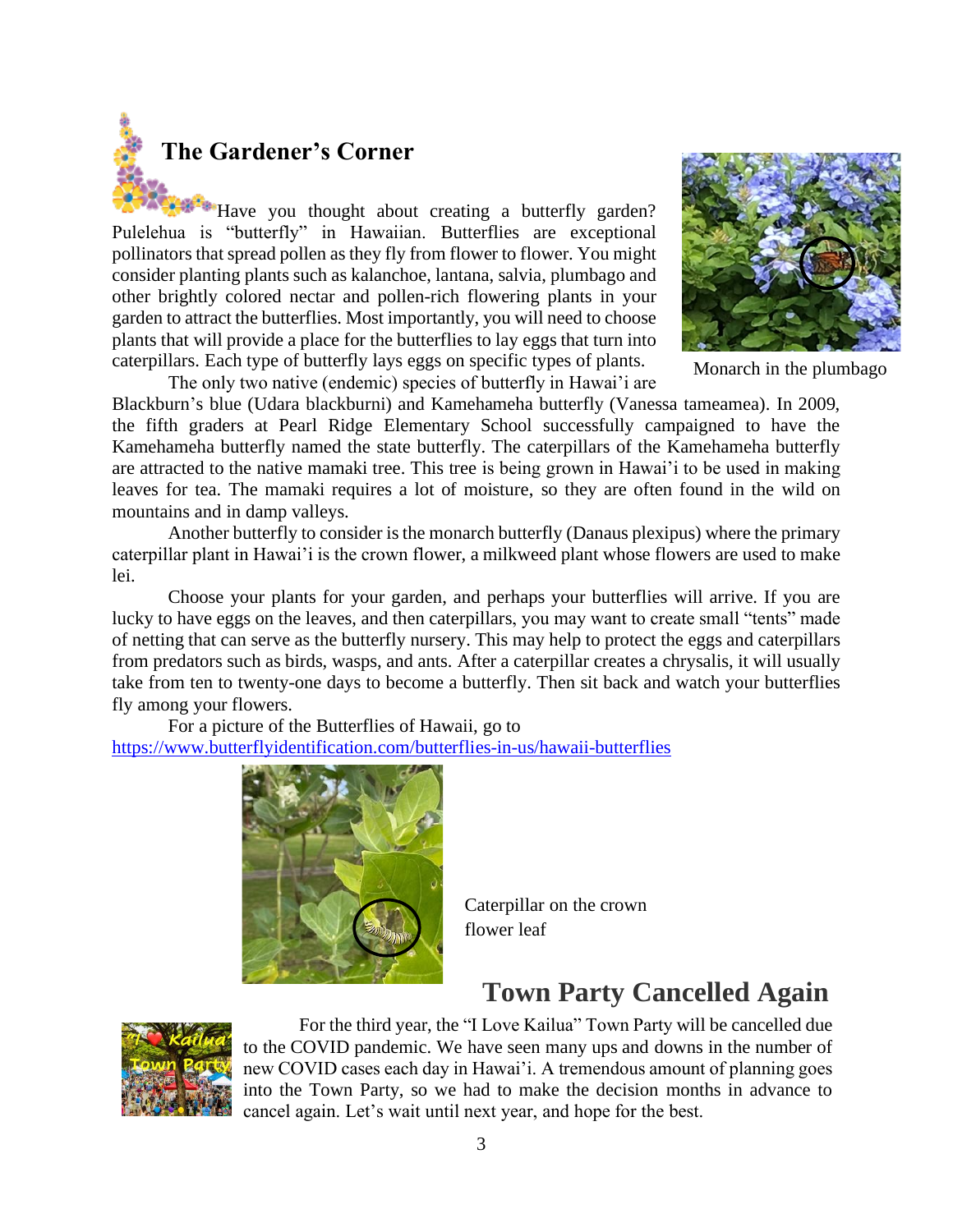## **Aloha 'Oe**



Farewell to thee, dear Joan Fleming, one of the most remarkable leaders and supporters of the Lani-Kailua Outdoor Circle.

Joan was an accomplished watercolorist and active in the Windward Wanderers. She was devoted to The Outdoor Circle, particularly the Lani-Kailua branch where she was a past-president and devoted many hours in its service. We can appreciate many beautification projects around Kailua in which she was involved. When we awarded certificates to women at the Women's Community

Correctional Center, Joan wrote their names in her expert calligraphy. Joan was in her element at the Town Party, with her famous hat with all the buttons from years past, and always with a smile for everyone. How we will miss this truly remarkable woman!

Joan's passing was expected as Parkinson's disease had taken its toll on her body and mind. She was loving and kind until the end. She was wonderfully supported by her family and the staff at The Plaza Assisted Living at Kaneohe. She lived a long and happy life raising four kids and multiple grandkids. She found joy and fulfillment in her work at Punahou (her alma mater), watercolor painting, and community projects. Think of her when you see the trees in the medians as you drive into Kailua, and down Mokapu Boulevard, and at Aikahi Park. The work she did with the Lani-Kailua Outdoor Circle made our town clean, green, and beautiful and this will be her legacy.



"Coral Hibiscus", from an original painting by Joan Wood Fleming**©**

# **The Women Are Back in Action Again**



**<https://www.instagram.com/p/CarMKlzrt6y/>** by Nani Vermillion

 After a several-month hiatus due to recent Covid outbreaks within the facility, it's great to see the Community Service Work Line from the Women's Community Correctional Center back at work again in Kailua beautifying our roads and scenic areas. What a difference their hard work makes! The Kailua Road median coming into downtown Kailua and the Alala Point lookout at the entrance to Lanikai will once again be looking beautiful. Kudos to these dedicated women for their efforts. LKOC is proud to sponsor them.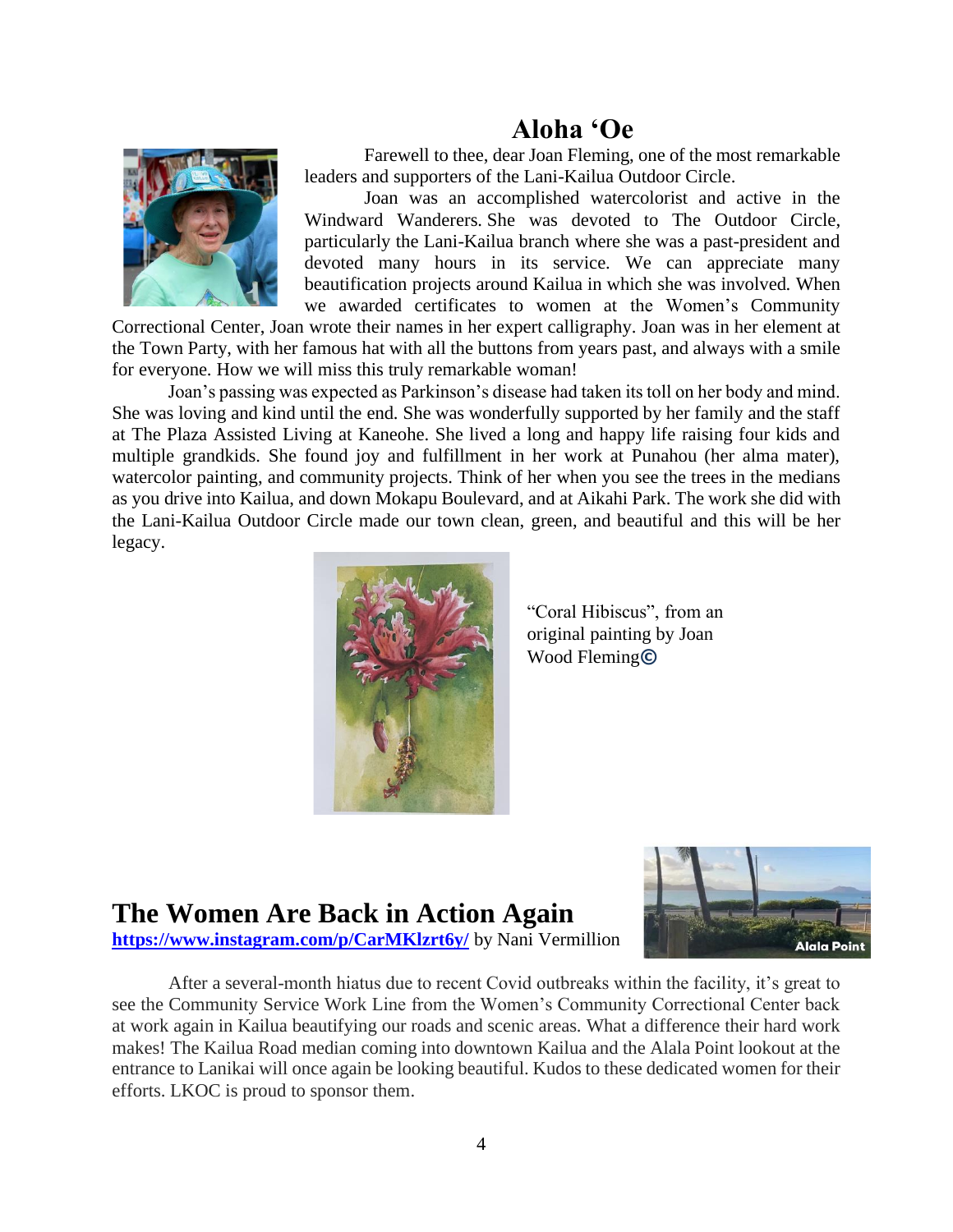

## **Lani-Kailua Outdoor Circle Spring Membership Meeting and Luncheon Friday, May 13, 2022 11:00 a.m. - 2:00 p.m., Kaneohe Yacht Club 44-503 Kaneohe Bay Drive, Kaneohe, HI**



### **Tickets: \$45.00**

Please join us for our in-person Spring membership meeting and luncheon. A delicious Mediterranean buffet luncheon will be provided by the Yacht Club. Choose a beautiful plant to take home provided by our Officers and Committee Chairs.

Our guest speaker will be Bill Hicks, Chairman of the Kailua Neighborhood Board. He served twenty years in the Navy and was a Commanding Officer of a submarine based here in Hawai'i. He has lived in Kailua

for 27 years, and his children went to school here.

Bill has served on the Kailua Neighborhood Board since 2011 and as Chair since 2017. He believes the needs of the community are best known and solved at the local level by people who love Kailua and pledge to work together. He has recently submitted a plan on the Electoral Redistricting Map for Oahu and led the public charge to suggest a final proposal to the state Reapportionment Commission. He does not believe the Commission's final map meets the Constitutional responsibility of our State.

*Name: \_\_\_\_\_\_\_\_\_\_\_\_\_\_\_\_\_\_\_\_\_\_\_\_\_\_\_\_\_\_\_\_\_\_\_\_\_\_\_\_\_\_\_\_\_\_\_\_\_\_\_\_\_\_\_*

*Number of Tickets\_\_\_\_\_\_\_\_ Amount Enclosed \_\_\_\_\_\_\_\_\_\_\_\_\_\_\_*

*Guests' Names:* 

*Make checks payable to LKOC and return by Friday, May 6 to: LKOC, P.O. Box 261, Kailua, HI, 96734 Attn: Luncheon*

*\_\_\_\_\_\_\_\_\_\_\_\_\_\_\_\_\_\_\_\_\_\_\_\_\_\_\_\_\_\_\_\_\_\_\_\_\_\_\_\_\_\_\_\_\_\_\_\_\_\_\_\_\_\_\_\_\_\_\_\_\_\_\_\_\_*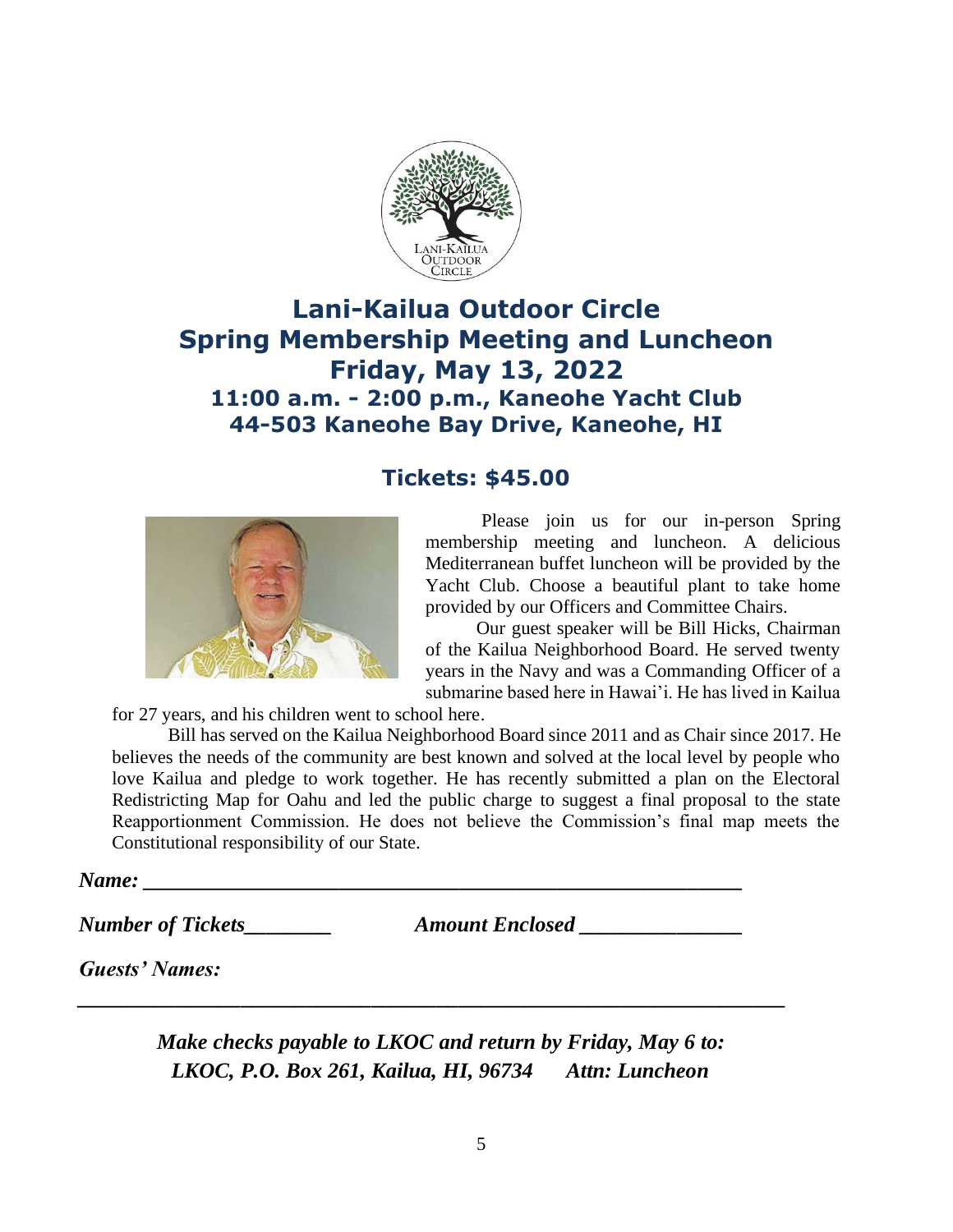### **THE LANI-KAILUA BRANCH OF THE OUTDOOR CIRCLE NOTICE OF GENERAL MEMBERSHIP MEETING AND PROXY STATEMENT**

#### *[The following must be filled out ONLY if you will NOT be attending the May meeting.]*

The General Membership Meeting of the Lani-Kailua Branch of The Outdoor Circle (LKOC) will be held on Friday, May 13, 2022 at the Kaneohe Yacht Club, from 11 a.m. to 2 p.m. for the purpose of electing members of the Board of Directors.

**ONLY IF YOU CANNOT BE PRESENT**, please sign and date the proxy form below and mail so it is received by Monday, May 9, 2022 to: LKOC, P.O. Box 261, Kailua, HI 96734, Attention: Secretary.

By order of the LKOC Board of Directors,

Secretary Paula Ress

#### **PROXY STATEMENT**

The proxy below is being solicited by the Board of Directors of LKOC for all members in good standing **who will not be attending** the General Membership Meeting. Your interest represented by this proxy will be voted if it is properly signed and received by the Secretary by the deadline listed below.

If you select Diane Harding, your proxy will be voted in favor of the slate of nominees presented by the Nominating Committee.

If you do not select Diane Harding, your designated proxy must be present to vote.

#### **PROXY**

I, the undersigned member of the Lani-Kailua Branch of The Outdoor Circle, acknowledge receipt of the Notice of the General Membership Meeting of said Branch.

I hereby appoint: [ ] Diane Harding, President OR [ ]

(Name of Proxy- Please Print)

with full power of substitution, for and in my name, to vote as my proxy at said General Membership Meeting on the following matter: Election of Officers.

| Office                   | Nominating Committee Candidate OR Other Candidate |
|--------------------------|---------------------------------------------------|
| President:               | Diane Harding                                     |
| Vice President:          | Teddi Baumgartner                                 |
| Treasurer:               | Kathleen Bryan                                    |
| Assist. Treasurer:       | <b>Francine Mendes</b>                            |
| Recording Secretary:     | Paula Ress                                        |
| Corresponding Secretary: | Nani Vermillion                                   |
| Nominating Committee:    | TBD                                               |
| Advisor:                 | <b>Margaret Brezel</b>                            |
| Advisor:                 | Leigh Prentiss                                    |
| Advisor:                 | Lyn Turner                                        |
| Advisor:                 | Claudia Webster                                   |

PLEASE SPECIFY CHOICES ABOVE, SIGN AND DATE BELOW. RETURN BY 5 P.M., MONDAY, MAY 9, 2022.

| Signature:                     |  |  |
|--------------------------------|--|--|
| Date Signed:                   |  |  |
| <b>Print name and address:</b> |  |  |
|                                |  |  |

Please return proxy to LKOC, P.O. Box 261, Kailua, HI 96734 Attention: Secretary by Monday, May 9, 2022.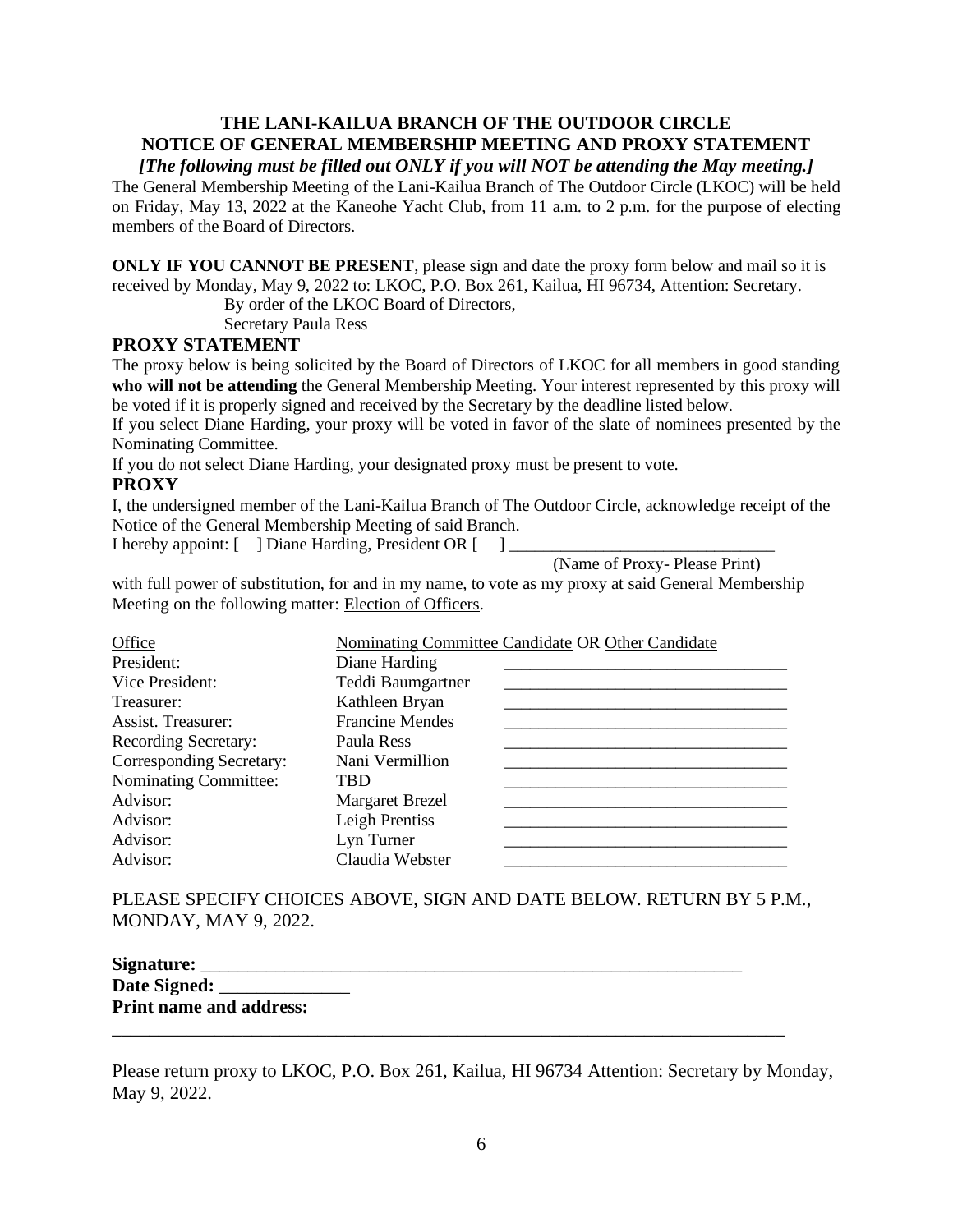

 **FLASHBACK** *[The efforts of the Lani-Kailua Outdoor Circle led to the inclusion of Ulupo Heiau into the Territorial Park System in 1954. It subsequently became part of Hawaii's State Parks system, and it was listed on the National Register of Historic Places in 1972.]*

### **From the Windward Oahu Reporter, Thursday, April 12, 1951, Outdoor Circle May Clear Area Near Old Heiau.**

 An ancient Hawaiian temple, unmarked on modern maps, soon will be cleared for public view by the Lani-Kailua Outdoor Circle, president Velma Brittain announced today.

 The heiau, bearing the name, Ulupo, is located on the Kaneohe side of Kailua Rd. about midway between Kailua Center and the Waimanalo Junction.

 Legend allows, according to one of the Circle's historians, that the temple was built prior to the 13<sup>th</sup> century by menehunes, slave laborers of the ancient Polynesians.

 Mrs. Richard Summers is chairman of the local committee seeking permission from the Board of Forestry and Agriculture to clear the land surrounding the heiau site. This effort would allow for more intense archeological inspection.

 Lava rock ranging in size from small stones about hand-size to larger ones 18 inches oblong, are both strewn and set all over the area, now visible from the new elevated Kailua Rd. Access to the sight is across an irrigation ditch and uphill among dense underbrush.

**Help us save a tree and money!** Think about viewing newsletter pictures in color, going directly to hyperlinks, saving trees and money, and read your newsletter via email! If you would like to do so rather than receive it through postal mail, simply email us at **[Lani](mailto:Lani-kailua@outdoorcircle.org)[kailua@outdoorcircle.org.](mailto:Lani-kailua@outdoorcircle.org)**

**Lani-Kailua Outdoor Circle Board Roster 2019-2020 Officers**



**President:** Diane Harding>262-1826 **Vice President:** Teddi Baumgartner **Treasurer:** Kathleen Bryan **Asst. Treasurer:** Francine Mendes **Recording Secretary:** Paula Ress **Corresponding Secretary:** Nani Vermillion **Nominating Committee**: Ad Hoc committee **Advisors:** Margaret Brezel, Leigh Prentiss, Lyn Turner, & Claudia Webster

**Website: [http://www.lkoc.org](http://www.lkoc.org/) Email: [Lani-kailua@outdoorcircle.org](mailto:Lani-kailua@outdoorcircle.org)**

**Committee Chairs Beautification**: Steve Mechler>341-1802 **Communications**: Teddi Baumgartner>888-9977 **Education**: Betsy Connors>261-8839 **Historian**: Ann Latham>254-2249 **Holiday House Tour:** Debra Creps>262-0231 **Kailua Town Party**: Diane Harding>262-1826 **Membership**: Barbara Krasniewski>384-2879 **Programs**: Pam Ross>754-0257 and Carole Arnote>261-8342 **Public Affairs**: Pauline MacNeil>261-6423 **Scholarship**: Betsy Connors>261-8839 **Signs**: Leigh Prentiss>263-6121 **Volunteers**: Cheryl McIlroy>783-3382 **WCCC Partnership**: Terry Beuret>389-0188 & Ann Latham>254-2249